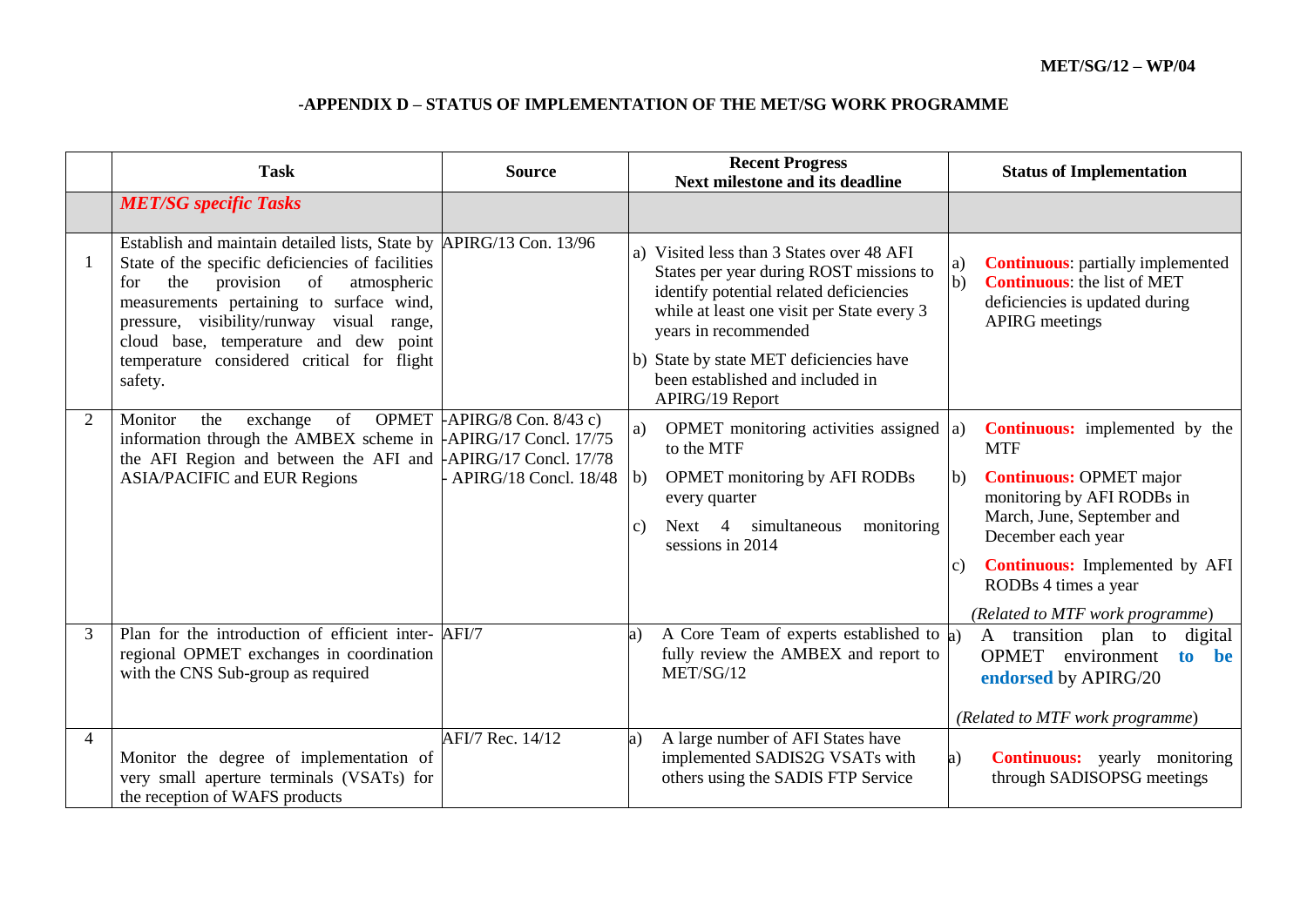| <b>Task</b> | source | Recent<br><b>Progress</b><br>. CDC<br>Next milestone and its deadline | <b>Implementation</b><br>statur |
|-------------|--------|-----------------------------------------------------------------------|---------------------------------|
|             |        |                                                                       |                                 |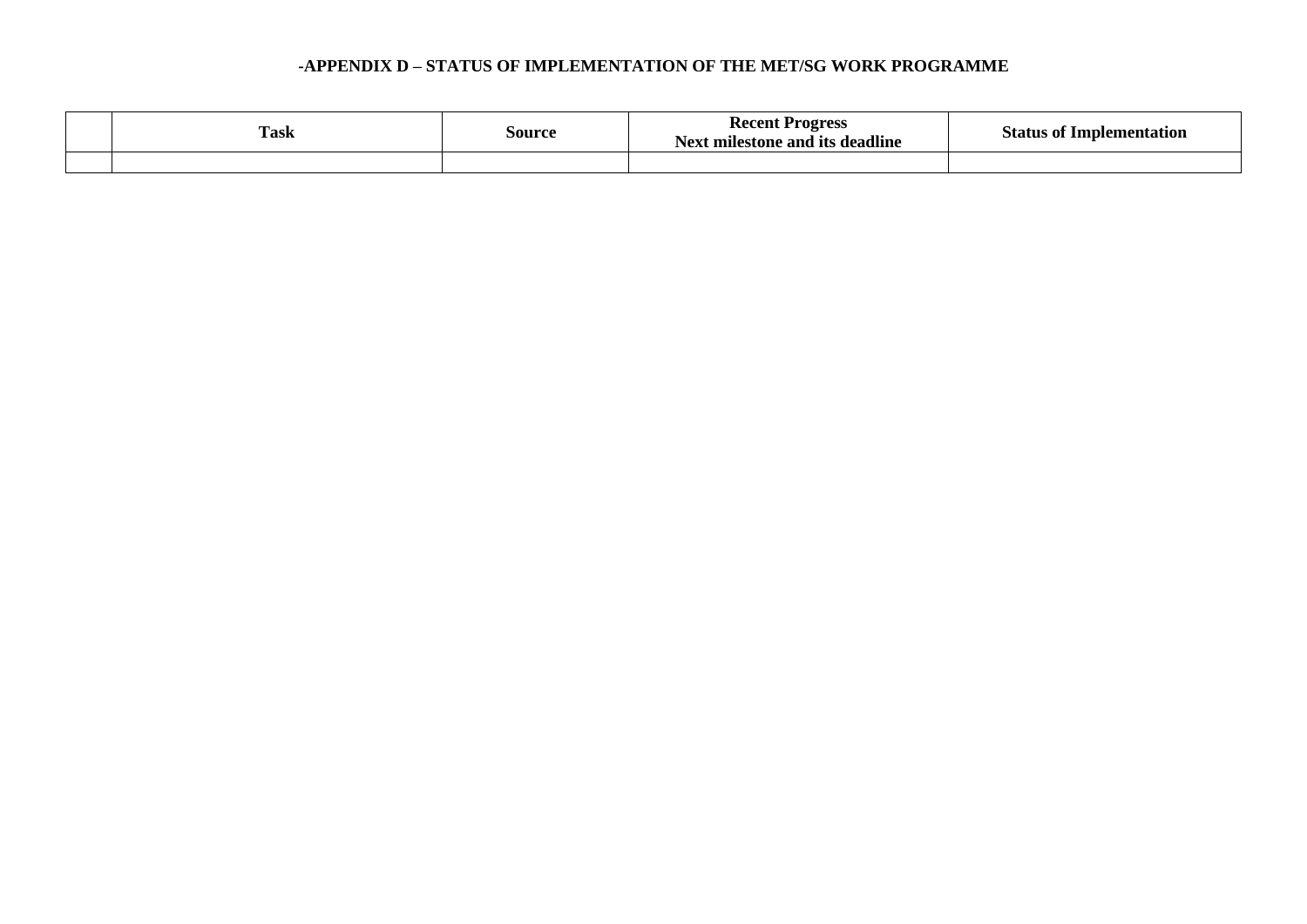|                | <b>Task</b>                                                                                                                                                                                                                                                                                                                                                                                                                                                                        | <b>Source</b>  | <b>Recent Progress</b>                                                                                                                                                                                                                | <b>Status of Implementation</b>                                                                                                                                                                                                                                               |
|----------------|------------------------------------------------------------------------------------------------------------------------------------------------------------------------------------------------------------------------------------------------------------------------------------------------------------------------------------------------------------------------------------------------------------------------------------------------------------------------------------|----------------|---------------------------------------------------------------------------------------------------------------------------------------------------------------------------------------------------------------------------------------|-------------------------------------------------------------------------------------------------------------------------------------------------------------------------------------------------------------------------------------------------------------------------------|
| 5 <sup>5</sup> | Monitor the implementation of regional procedures and 7/4<br>for the issuance of volcanic ash and tropical<br>cyclone advisories                                                                                                                                                                                                                                                                                                                                                   | AFI/7 Rec. 7/3 | <b>Next milestone and its deadline</b><br>a)<br>Yearly SIGMET Tests conducted with a)<br>AFI VAAC, TCAC and SA GIB using<br>AFI<br><b>SIGMET</b><br>regional<br>Test<br>procedures<br>established<br>AFI<br>in<br><b>SIGMET Guide</b> | <b>Continuous:</b> Three regional AFI<br>SIGMET Test conducted for 2014<br><b>Continuous:</b> completed for 2014<br><b>Continuous:</b> completed for 2014<br>C)                                                                                                               |
|                |                                                                                                                                                                                                                                                                                                                                                                                                                                                                                    |                | <b>SIGMET</b><br><b>Tests</b><br>conducted<br>in $d$<br>b)<br>coordination with Toulouse VAAC,<br>La Reunion TCAC and Pretoria GIBS.<br>SIGMET Tests conducted yearly:<br>C)<br>Next test scheduled for Nov. 2015<br>d)               | To be endorsed by APIRG/20                                                                                                                                                                                                                                                    |
| 6              | Review on a continuing basis the contents of<br>Tables MET 1A and 1B and Tables MET 2A to<br>ensure their validity in light of operational<br>requirements and develop proposals to update<br>them if necessary.                                                                                                                                                                                                                                                                   | AFI/7          | Tables MET 1A, 1B and 2A $ a $<br>a)<br>continuously reviewed<br>Tables MET 1A and 2A have been<br>b)<br>amended<br>from<br>SADISOPSG/19<br>proposals                                                                                 | <b>Continuous:</b> Tables MET 1A, 1B<br>and 2A are continuously amended<br>at the request of States or through<br><b>SADISOPSG Meetings</b><br><b>Continuous:</b> Tables MET 1A and<br>2A have been amended from<br>SADISOPSG/19 proposals<br>(Related to MTF work programme) |
| $\tau$         | Review the meteorological procedures in the<br>introductory text to Part VI of Meteorology of<br>the Basic AFI Regional Plan/FASID, as well as<br>Meteorological related issues in other sections of<br>the Plan and relevant regional supplementary<br>Meteorology procedures (SUPPs) in the Doc<br>7030, in the light of procedures employed in<br>other regions and develop amendment proposals<br>as appropriate, coordinating where necessary<br>with other APIRG Sub-Groups. | APIRG/12       | a) The MET section of the AFI Regional a)<br>Air Navigation Plan (R-ANP) will be<br>amended in accordance with the new e-<br>ANP template under review by ICAO.                                                                       | The MET related AFI eANP is to be<br>endorsed by APIRG/20.                                                                                                                                                                                                                    |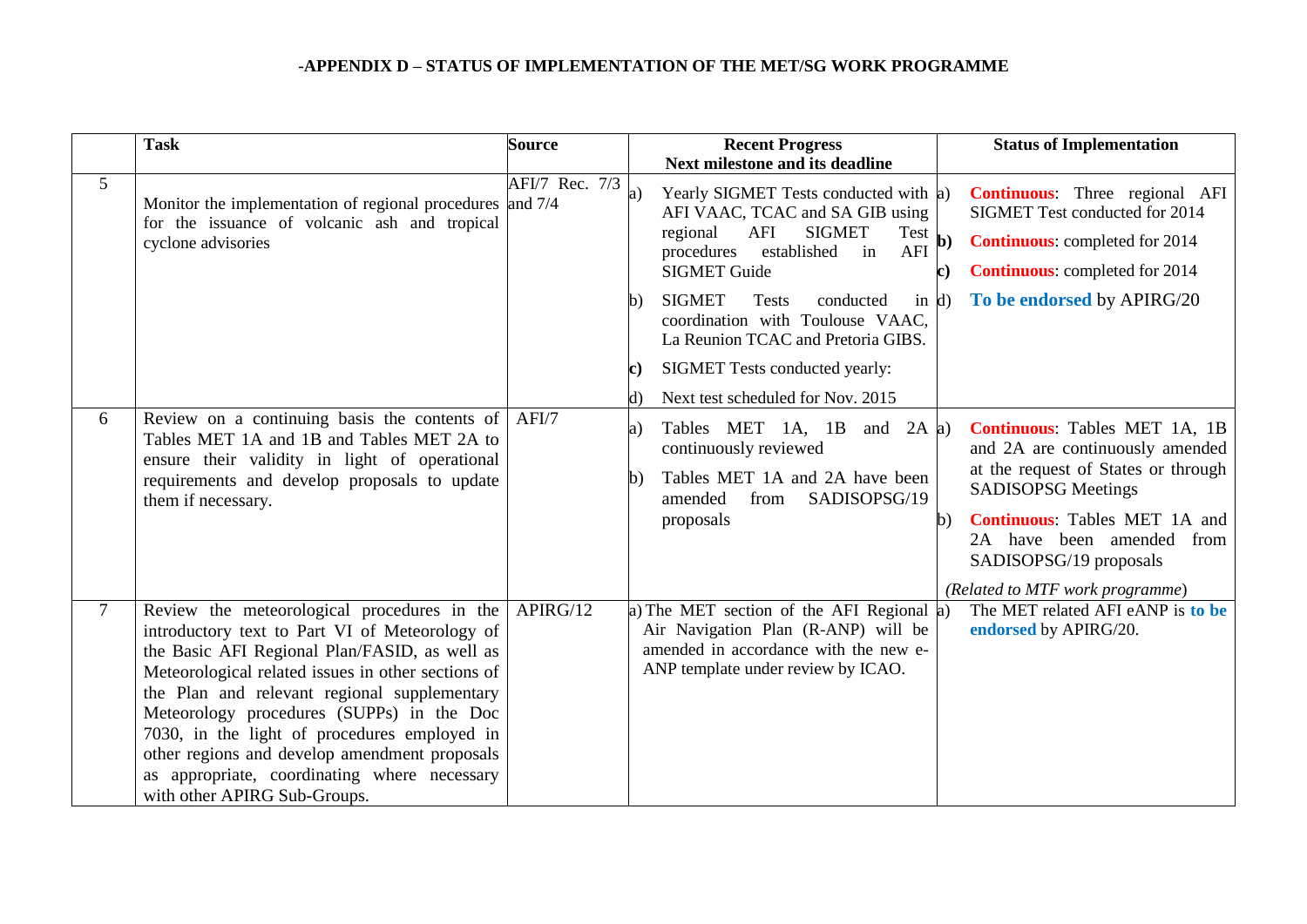|    | <b>Task</b>                                                                                                                                                                                                                                                                                                         | <b>Source</b>          | <b>Recent Progress</b><br><b>Next milestone and its deadline</b>                                                                                                                                 | <b>Status of Implementation</b>                                                                                                                                                                                                                     |
|----|---------------------------------------------------------------------------------------------------------------------------------------------------------------------------------------------------------------------------------------------------------------------------------------------------------------------|------------------------|--------------------------------------------------------------------------------------------------------------------------------------------------------------------------------------------------|-----------------------------------------------------------------------------------------------------------------------------------------------------------------------------------------------------------------------------------------------------|
| 8  | Monitor developments in the CNS/ATM Systems<br>with regard to meteorological requirements in the<br>AFI Region and in coordination with AFI ATM<br>Sub-Group.                                                                                                                                                       | APIRG/14<br>Con. 14/43 | APIRG established the ATM/MET Task a)<br>a)<br>Force.<br>The ATM/MET TF amended the AFI<br>b)<br>contingency plan on volcanic<br>ash b)<br>(VACP) during its first meeting in<br>Nairobi.        | <b>Implemented:</b><br><b>ATM/MET/TF</b><br>established to monitor developments<br>in the CNS/ATM Systems in MET.<br><b>Continuous:</b> AFI VACP to be<br>amended as necessary.<br><b>ATM/MET/TF</b><br>(Related)<br>$\omega$<br>work<br>programme) |
| 9  | Monitor the implementation in the AFI region of<br>quality assurance/performance relating to the MET<br>field                                                                                                                                                                                                       | APIRG/14<br>Con. 14/40 | Ten training seminars on QMS in 2008-<br>a)<br>2012<br>13 out of 54 States established QMS in<br>$\mathbf{b}$<br>December 2012 et 5/13 certified                                                 | <b>On need basis:</b> most States need to<br>a)<br>certify QMS<br><b>Continuous:</b> Training in cost<br>$\mathbf{b}$<br>recovery for MET needed                                                                                                    |
| 10 | Monitor training and qualification of aeronautical<br>MET personnel                                                                                                                                                                                                                                                 | APIRG/15<br>Dec. 15/94 | Training and qualification monitored in<br>a)<br>15 States during 2009-2010                                                                                                                      | <b>Implemented:</b> for 15 States<br><b>Continuous:</b> Necessary monitoring<br>every 5 years                                                                                                                                                       |
| 11 | Monitor communications means between AFI<br>volcano observatories and the aviation community                                                                                                                                                                                                                        | APIRG/13<br>Con. 13/68 | VONA (volcano observatory notice for<br>aviation) tests to be conducted from 2014<br>during AFI VACP (volcanic ash contingency<br>plan) exercises.                                               | Not implemented yet<br>(Related to ATM/MET/TF work<br>programme)                                                                                                                                                                                    |
| 12 | Monitor cost recovery system for aeronautical<br>meteorological services to make sure relevant<br>ICAO and WMO documents are used and MET<br>service providers cooperate with airports, air<br>navigation services and other aeronautical partners,<br>including users, when establishing a cost recovery<br>system | APIRG/13<br>Con. 14/37 | A survey planned to be conducted in<br>a)<br>2014<br>4 workshops on cost recovery for<br>$\mathbf{b}$<br>aeronautical meteorological services<br>conducted before 2007 and 2 planned<br>for 2014 | a) Not yet implemented: planned for<br>2015<br><b>Continuous:</b> to be implemented on<br>$\mathbf{b}$<br>request                                                                                                                                   |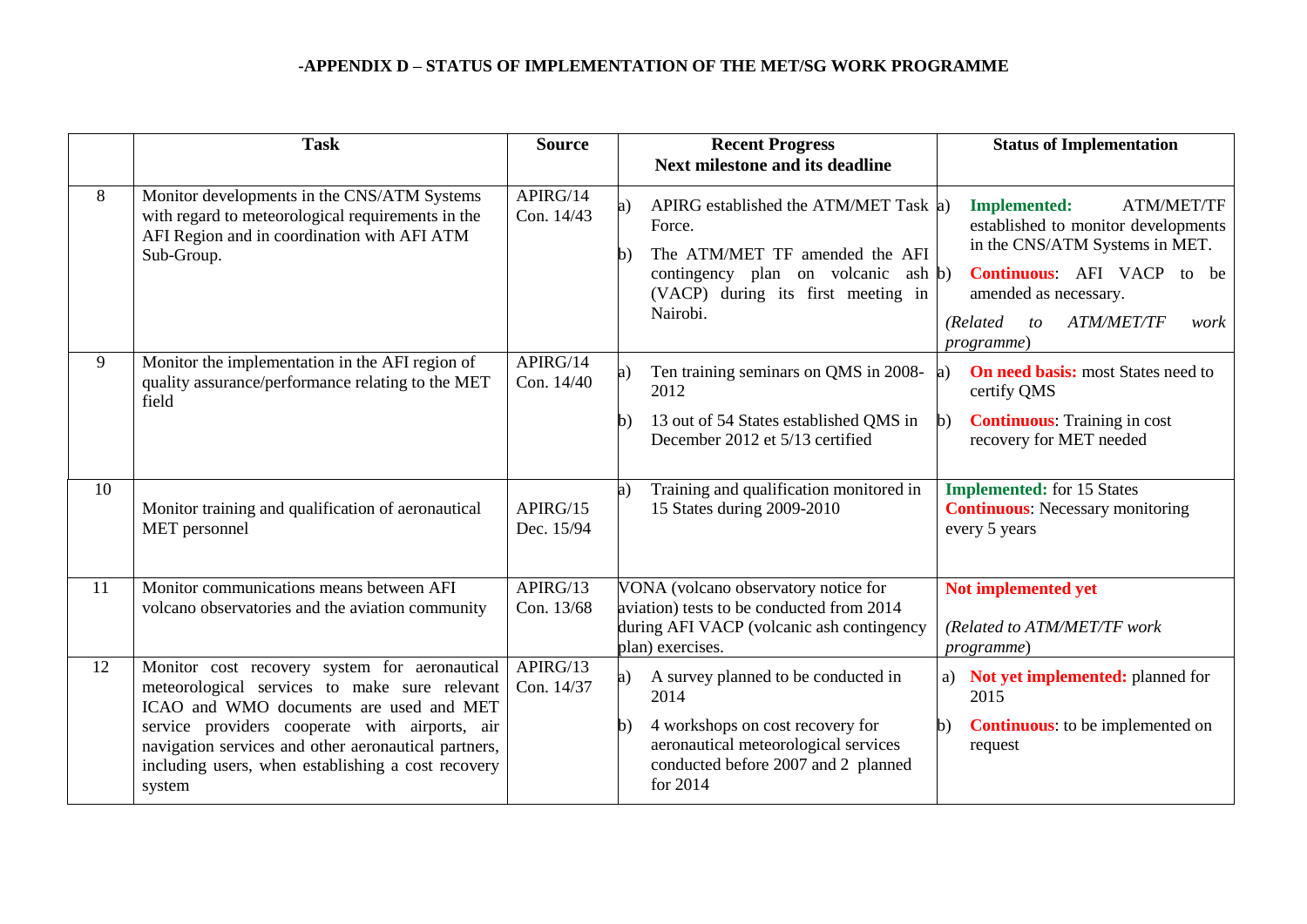| 13 | Monitor SADIS workstations in AFI States to make<br>sure they fulfill the software requirements outlined<br>on the WAFSOPSG website                                                                                                    | APIRG/17<br><b>Concl 17/74</b>      | A survey planned to be conducted in 2014                                                                                                                                       | Not yet implemented: planned for<br>2015<br><b>Continuous:</b> survey to be<br>undertaken every 3 years       |
|----|----------------------------------------------------------------------------------------------------------------------------------------------------------------------------------------------------------------------------------------|-------------------------------------|--------------------------------------------------------------------------------------------------------------------------------------------------------------------------------|---------------------------------------------------------------------------------------------------------------|
| 14 | Monitor the iimplementation of terminal area<br>warnings and forecasts, provision of WAFS forecasts<br>and optimization of OPMET data exchanges and<br>training for aeronautical meteorological staff                                  | <b>SP</b><br>RAN(2008)<br>Rec. 6/17 | A survey planned to be conducted in 2014                                                                                                                                       | Not yet implemented: planned for<br>2015<br><b>Continuous:</b> survey to be<br>undertaken every 3 years       |
|    | <b>Tasks assigned to MTF</b>                                                                                                                                                                                                           |                                     |                                                                                                                                                                                |                                                                                                               |
| 15 | Examine<br>existing<br>the<br>and<br>new<br>any<br>requirements for OPMET exchange in AFI<br>and adjacent regions and assess the feasibility<br>of satisfying these requirements, taking into<br>account the availability of the data; | APIRG/16<br>Décision.<br>16/54      | a) Finalize specific amendments of the<br><b>AMBEX Handbook by APIRG/20</b><br>b) Develop back up procedures for the<br>AFI RODBs (2014)                                       | a) To be endorsed by APIRG/20<br>b) Completed: Back up procedures of<br>the RODBs developed<br>(APIRG/19/43). |
| 16 | Keep under review the AMBEX scheme and<br>other OPMET exchange schemes and prepare<br>proposal for updating the optimizing of the<br>schemes;                                                                                          | APIRG/16<br>Décision.<br>16/54      | a) the AMBEX scheme reviewed by a a) <b>Completed:</b> Review endorsed by<br>Core Team which will report to next<br>MTF meeting<br>b) Continuous review of the AMBEX<br>scheme | MET/SG/12<br><b>b</b> ) Continuous basis                                                                      |
| 17 | Review and update the procedures for<br>interregional OPMET exchange and ensure the<br>availability of the required AFI OPMET data<br>for the AFS satellite broadcast (SADIS);                                                         | APIRG/16<br>Décision.<br>16/54      | a) The related Chapter of the AMBEX<br>Handbook reviewed (July 2013)<br>b) SADISOPSG/18 Concl. Reviewed<br>c) Continuous review of the procedures                              | <b>Completed:</b> Implemented by<br>a)<br>MTF/5<br><b>Completed:</b> Implemented by<br>$\mathbf{b}$<br>MTF/5  |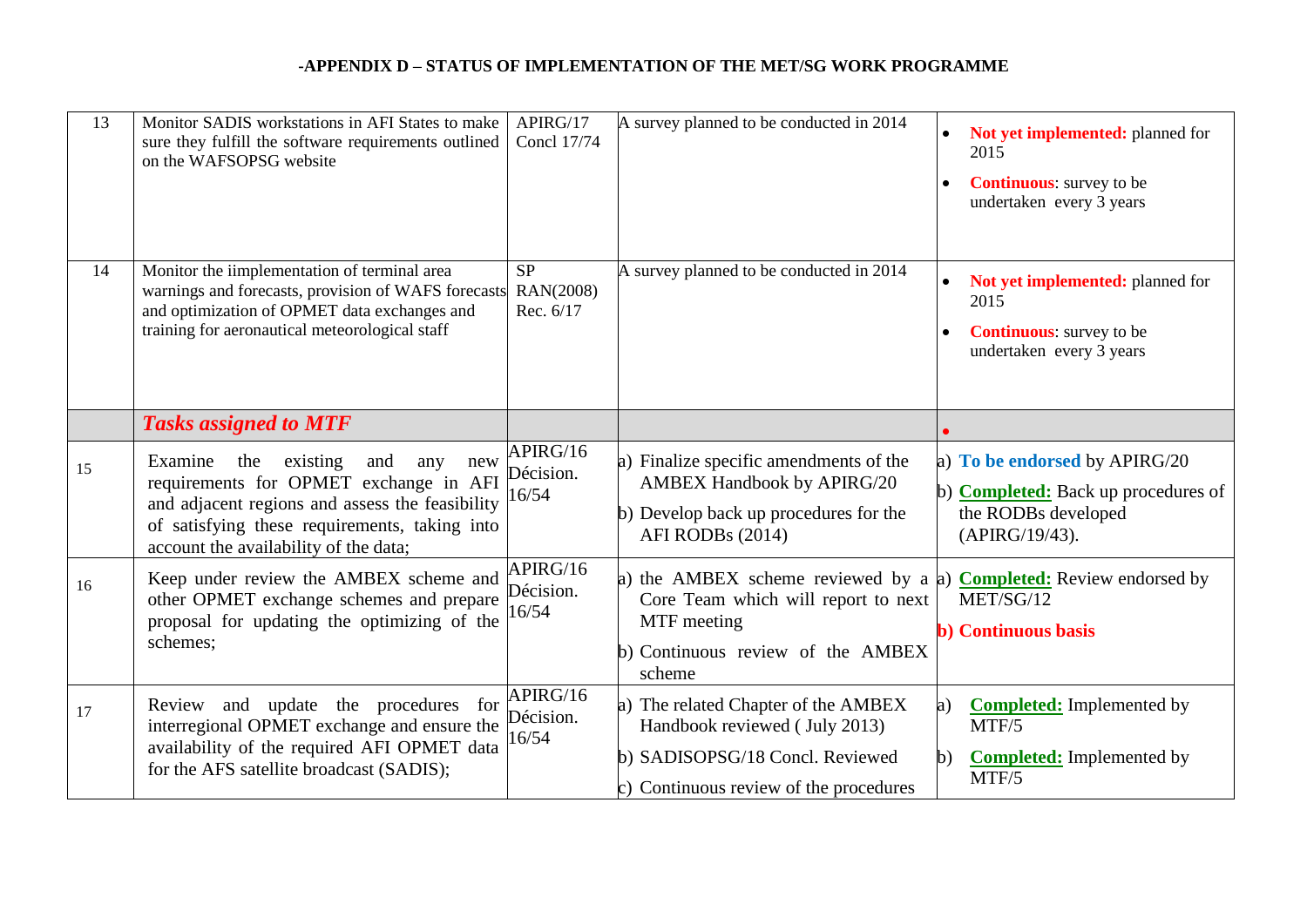|    |                                                                                                                                                                                                                                                                          |                                | d) SADISOPSG/19 Concl. Review<br><b>Continuous basis</b><br>c)  <br>$(2014)$ : yearly<br><b>Continuous basis</b><br>d)                                                                                                                                                                                                                                                                                                                                                                                                                                                                                                                                                                                                                                 |
|----|--------------------------------------------------------------------------------------------------------------------------------------------------------------------------------------------------------------------------------------------------------------------------|--------------------------------|--------------------------------------------------------------------------------------------------------------------------------------------------------------------------------------------------------------------------------------------------------------------------------------------------------------------------------------------------------------------------------------------------------------------------------------------------------------------------------------------------------------------------------------------------------------------------------------------------------------------------------------------------------------------------------------------------------------------------------------------------------|
| 18 | Keep under review and provide timely<br>amendments of the regional<br>guidance<br>materials on the OPMET exchange; to ensure<br>that guidance material covers procedures for<br>the exchange of all required OPMET data<br>types: SA, SP, FT, WS, WC, WV, FK, FV,<br>UA; | APIRG/16<br>Décision.<br>16/54 | The related Chapter of the AMBEX<br><b>Completed:</b> Implemented by<br>a)<br>a)<br>Handbook reviewed and updated<br>MTF/5<br>(Sept. 2010)<br><b>Completed:</b> implemented by<br>$\mathbf{b}$<br>b) These chapters will be reviewed by<br>MET/SG/12<br>the Core Team<br><b>Continuous basis</b><br>c).<br>Continuous review<br>$\mathbf{c}$                                                                                                                                                                                                                                                                                                                                                                                                           |
| 19 | Conduct trials and develop procedures for<br>monitoring and management of the OPMET<br>exchange; to foster implementation of quality<br>management of OPMET data by the AMBEX<br>centres and the RODBs; and                                                              | APIRG/16<br>Décision.<br>16/54 | procedures for monitoring and<br><b>Completed:</b> Implemented by<br>a)<br>a)<br>MTF/2<br>management of the OPMET<br>exchange reviewed (Sept 2010)<br><b>Completed:</b> Implemented in<br>$\mathbf{b}$<br><b>SIGMET Tests conducted yearly</b><br>2008/2012<br>b)<br>(since Nov./2008 to Nov. 2012)<br><b>Completed: SIGMET Tests</b><br>$\mathbf{c})$<br>conducted November 2013<br>Three SIGMET Tests planned for<br>C.<br>November 2013<br>Not implemented yet:<br>d)<br>A joined OPMET monitoring by the<br>procedures for implementation<br>d)<br>endorsed by APIRG/18<br>RODBs every three months: end of<br>March, June, September and October<br>$\bf{e}$<br><b>Continuous basis</b><br>Assessment of the RODBs during<br>e)<br>yearly meeting |
| 20 | Prepare regional plan for the transition to<br><b>OPMET</b><br>coded<br>information<br>in<br><b>XML</b><br>coordination<br>with<br>the<br>relevant<br><b>APRIG</b><br>contributing bodies.                                                                               | APIRG/16<br>Decision.<br>16/54 | Final decision on future OPMET<br><b>Completed:</b> Development of<br>a)<br>a)<br>transition Plan prepared by<br>XML coded format awaited from<br>MET/SG/12<br><b>MET Div (2014)</b><br>AFI Regional Plan to be prepared<br>b) To be endorsed by APIRG/20<br>b)<br>after the adoption by the MET Div                                                                                                                                                                                                                                                                                                                                                                                                                                                   |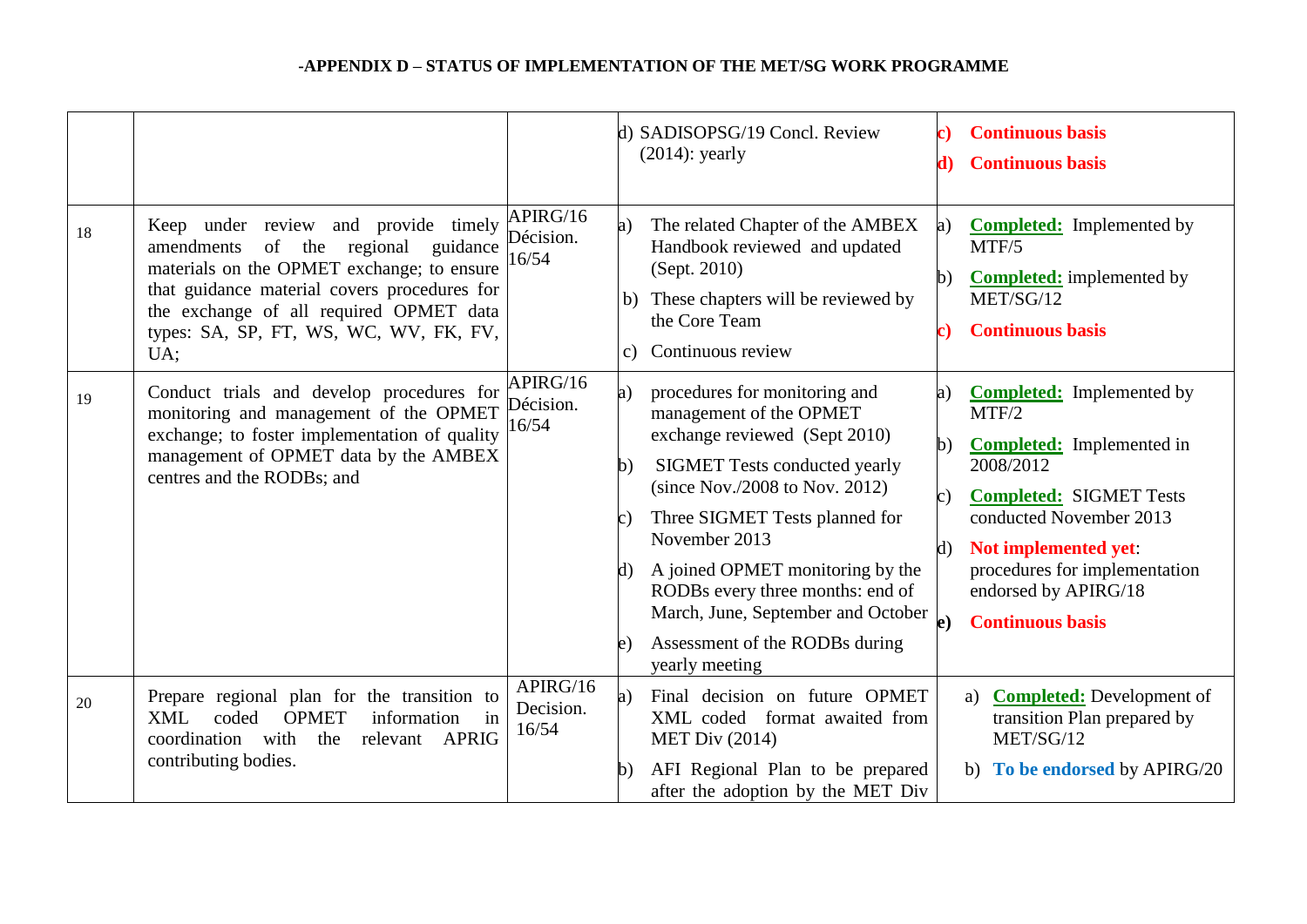|    |                                                                                                                                                                                                                                                                                                                                                                                                                                                                            |                                             | Meeting)                                                                                                                                                                                                                                                                                                                                                                                                                              |                                                                                                                                                                                                                                                                                                                                   |
|----|----------------------------------------------------------------------------------------------------------------------------------------------------------------------------------------------------------------------------------------------------------------------------------------------------------------------------------------------------------------------------------------------------------------------------------------------------------------------------|---------------------------------------------|---------------------------------------------------------------------------------------------------------------------------------------------------------------------------------------------------------------------------------------------------------------------------------------------------------------------------------------------------------------------------------------------------------------------------------------|-----------------------------------------------------------------------------------------------------------------------------------------------------------------------------------------------------------------------------------------------------------------------------------------------------------------------------------|
|    | <b>Tasks assigned to ATM/MET/TF</b>                                                                                                                                                                                                                                                                                                                                                                                                                                        |                                             |                                                                                                                                                                                                                                                                                                                                                                                                                                       |                                                                                                                                                                                                                                                                                                                                   |
| 21 | Review and update the AFI Volcanic<br>Contingency Plan (VACP) by:<br>Regularly updating the VACP through new<br>a)<br>requirements from the IAVWOPSG<br>b) Conducting annual VACP exercises or AFI<br>Volcanic<br><b>ATM/MET</b><br>Exercises<br>Ash<br>(VAEX/AFI);<br>Reporting on annual VAEX/AFI to the<br>c)<br>MET/SG meetings.                                                                                                                                       | Ash APIRG/19<br>Décision. 19/20<br>d)<br>e) | update the VACP through new<br>requirements from the IAVWOPSG<br>Conduct AFI ATM/MET Volcanic Ash<br>Exercises (VAEX/AFI) in 2014;<br>Report on 2014 VAEX/AFI to the<br>MET/SG/12 meeting                                                                                                                                                                                                                                             | c) <b>Continuous basis:</b> Not implemented<br>due to APIRG new organization<br>structure (VACP awareness seminar<br>not held yet)<br>d) <b>Continuous annual basis:</b> Not<br>implemented due to APIRG new<br>organization structure (VACP<br>awareness seminar not held)<br>e) Continuous annual basis: b) note<br>implemented |
| 22 | Develop sub-regional exchange of MET information APIRG/19<br>to facilitate ATM operations by:<br>Encouraging States develop agreements on<br>a)<br>the exchange of MET information that<br>provides benefits to ATM operations on sub-<br>regional level;<br>Encouraging States report developments to<br>b)<br>MET/ATM TF and MET/SG meetings;<br>Developing sub-regional exchange of MET<br>$\mathbf{c})$<br>information to facilitate ATM operations in<br>busy routes. | Décision. $19/20^{c}$<br>d)<br>e)           | Encourage States develop agreements $\zeta$ ) <b>Not started:</b> Not implemented due to<br>on the exchange of MET information<br>provides benefits<br>ATM<br>that<br>to<br>operations on sub-regional level<br>Encourage States report developments<br>MET/SG<br><b>MET/ATM</b><br>TF<br>and<br>tΩ<br>meetings<br>Develop sub-regional exchange of MET<br>facilitate<br>information<br><b>ATM</b><br>to<br>operations in busy routes | APIRG new organization structure<br>d) Not started: Not implemented due to<br>APIRG new organization structure<br><b>Continuous basis: AFI</b><br>Meteorological Bulletins Exchange<br>(AMBEX) scheme developed and<br>operational. Capabilities of handling<br>OPMET information in digital format<br>to be developed            |